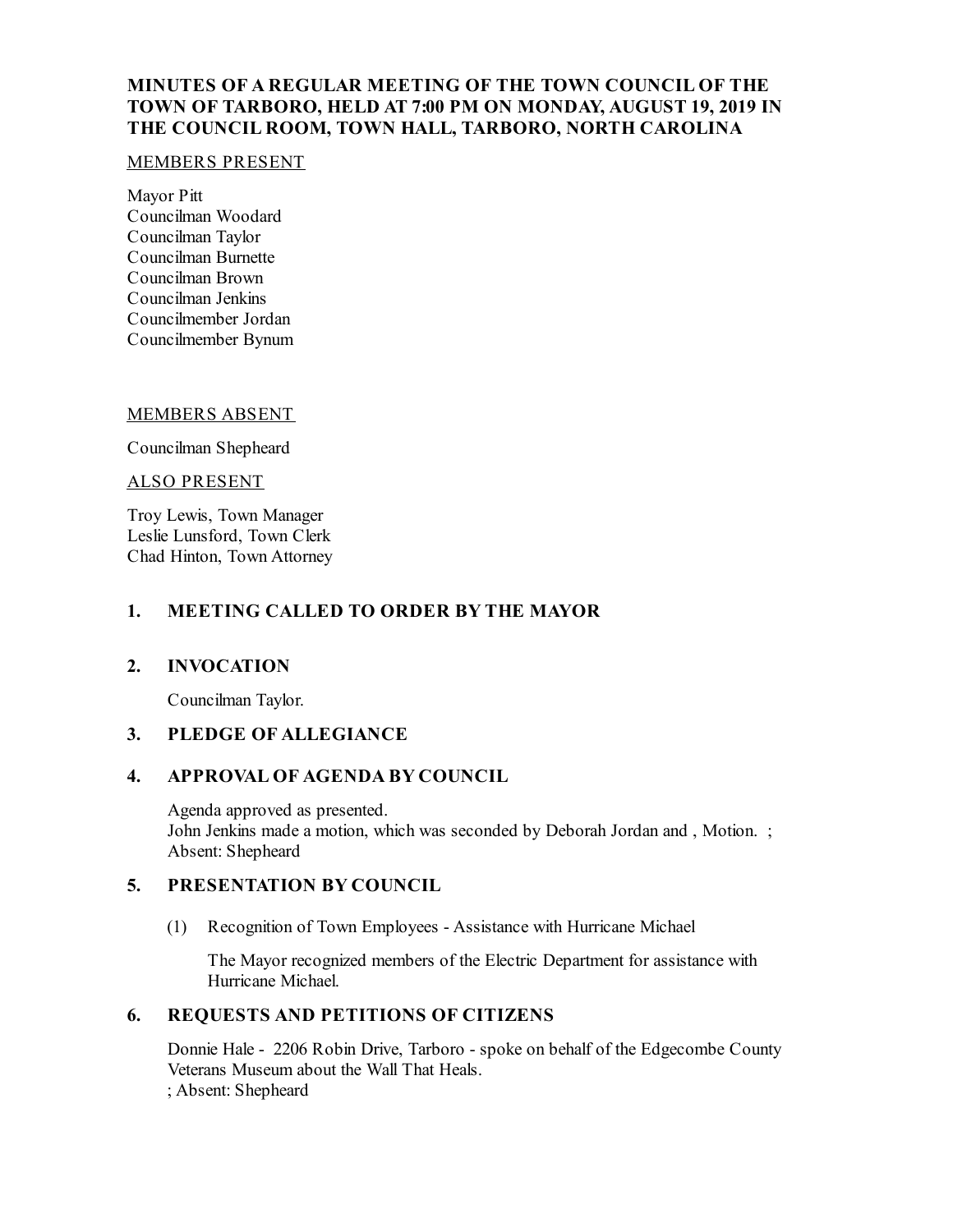# **7. TOWN MANAGERS RECOMMENDATIONS**

## **Consent Items**

Consent Items approved.

John Jenkins made a motion, which was seconded by Leo Taylor and , Motion. ; Absent: Shepheard

- (1) Approve minutes of July 8, 2019 regular meeting.
- (2) 2018 Tax Levy Adjustment
- (3) Tax Collector's Report

### **Action Items**

### **(4) Call for Public Hearing - Economic Development**

Council called for a public hearing to be held at the September 9, 2019 Town Council Meeting to convey approximately eighteen acres of land in the Tarboro Commerce Center for an economic development project.

Othar Woodard made a motion, which was seconded by Leo Taylor and Passed, Motion. ; Absent: Shepheard

### **(5) Edgecombe County Request for Armory Building**

Councilagreed to convey its ownership of the former National Guard Amory building located at 400 E. Walnut Street to Edgecombe County. Clarence Brown made a motion, which was seconded by John Jenkins and Passed, Motion. ; Absent: Shepheard

## **(6) Joint Use Agreement - Facility Use ECPS and the Town of Tarboro**

Counciladopted the Joint Use Agreement between the Town of Tarboro and Edgecombe County Public Schools and ask them to do the same in a timely manner to avoid loss of use of Town facilities.

Leo Taylor made a motion, which was seconded by Sabrina Bynum and Passed, Motion. ; Absent: Shepheard

## **(7) Offerto Purchase 2203 SherwoodAve.**

Councilaccepted the bid to begin the Offer to Purchase Bid Process. Othar Woodard made a motion, which was seconded by Sabrina Bynum and Passed, Motion. ; Absent: Shepheard

## **(8) BidAward - Tree Care Bucket Truck**

Councilawarded the bid to Altec in the amount of \$190,798 and authorized appropriate staff to execute the necessary contracts and/or procurement documents.

The Bid Tabulation is as follows:

| Versalift: | \$164,557.00 |
|------------|--------------|
| Altec:     | \$190,798.00 |
| Global:    | \$194,809.00 |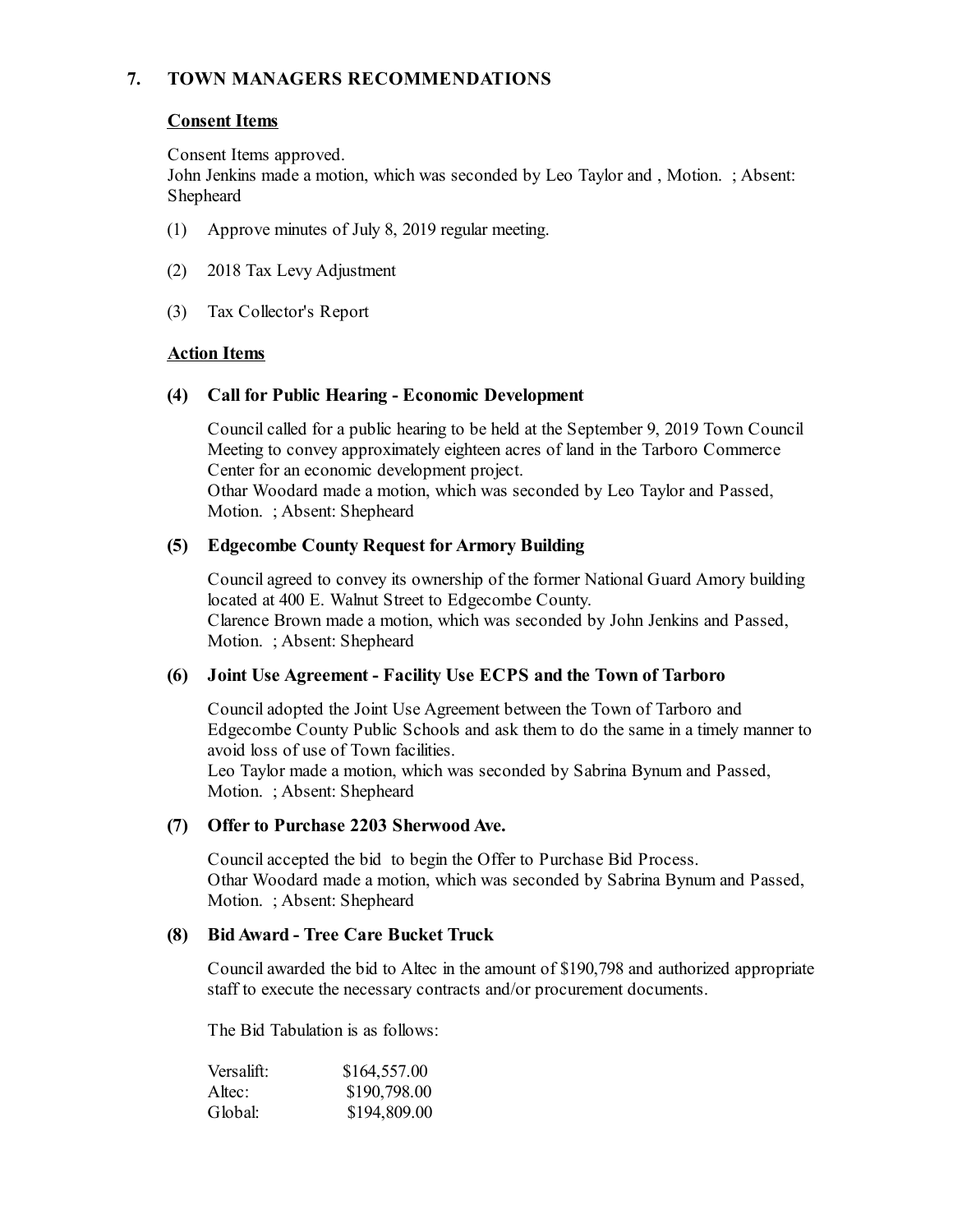John Jenkins made a motion, which was seconded by Leo Taylor and Passed, Motion. ; Absent: Shepheard

### **(9) BidAward - RFQ For Brownfields Initiative**

Councilagreed to enter into a contract with Cardno to provide services as needed over a five-year period.

Leo Taylor made a motion, which was seconded by John Jenkins and Passed, Motion. ; Absent: Shepheard

#### **(10) Budget Amendment - Redevelopment Commission Project**

Councilapproved the budget amendment as presented. John Jenkins made a motion, which was seconded by Deborah Jordan and Passed, Motion. ; Absent: Shepheard

#### **(11) Re-appropriations from FY2018-2019 to FY2019-2020**

Counciladopted the budget resolution as presented. John Jenkins made a motion, which was seconded by Deborah Jordan and Passed, Motion. ; Absent: Shepheard

#### **(12) HMGP Contract Amendment for SARF**

Councilapproved the Amendment No. 1 of the contract for Consultant Services. Othar Woodard made a motion, which was seconded by John Jenkins and Passed, Motion. ; Absent: Shepheard

#### **(13) ESFRLP-19 Policies and Procedures**

Councilapproved and adopted the Budget Amendment, Contract for Professional Services with The Wooten Company, Procurement and Disbursement Policy, and the Assistance Policy for the ESFRLP-19 Project. John Jenkins made a motion, which was seconded by Othar Woodard and Passed,

Motion. ; Absent: Shepheard

## **(14) NCDOT - Tarboro "Hometown Homecoming" Parade Ordinance**

Counciladopted the Ordinance declaring the closure of N. Main Street from Granville Street to Johnston Street for the purpose of holding the 2019 "Hometown Homecoming" parade. Tina Parker requested the Ordinance be amended to include the 300 block of Main Street from 3:00 pm to 12:00 am. Othar Woodard made a motion, which was seconded by Sabrina Bynum and Passed, Motion. ; Absent: Shepheard

## **8. OTHER REPORTS**

A. Town Manager

None.

B. Town Attorney